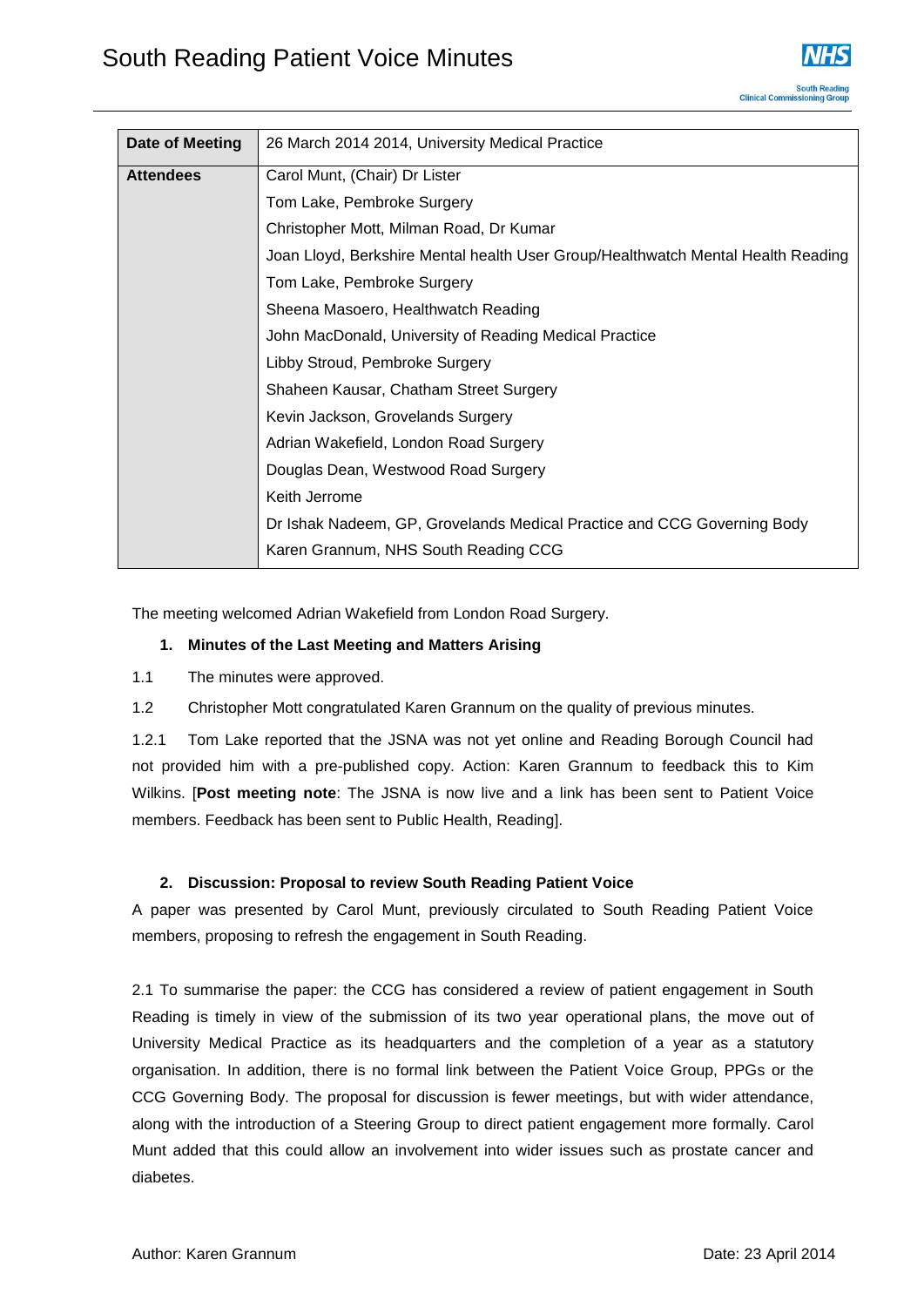The following is a summary of the discussions from the meeting [Italics show response from Chair and Karen Grannum]:

- What meetings would the Patient Voice attend? There are already specific disease group meetings if patients are interested in topic areas such as diabetes, for example.
- Holding meetings where people already meet (e.g. community centres) would encourage greater ethnic minority participation.
- We have spent two years building up this structure and the group is well organised. There is good engagement from a wide variety of attendees and the officers from the CCG. How has this proposal happened?
	- The minutes from the November meeting demonstrated that there were a number of people in attendance who were unclear about the aims and objectives of Patient Voice. Some described it as a 'chat club' with 'woolly' aims. It is sensible to consider broadening out engagement to a wider audience as possible. This group [SRPV] does not have the knowledge to get across more critical information. A meeting was arranged with Dr Elizabeth Johnston to discuss this *(*CM*).*
	- Why the secret meeting? This should have been an open meeting with the Patient Voice members in attendance.
	- The meeting was not secret, Patient Voice elected officers were invited along with Healtwatch and Christopher Mott to start the discussions.
	- This group is putting demands in the CCGs, this is why they are accountable to us as patients.
- It is very important that patient engagement supports the CCG objectives. The JSNA identifies the clinical needs of our patient population which translate into ideas the CCG intends to take forward. Patients are key to help shape this. Given the size of the CCG team we are unable to continue to support a Steering Group, open meetings and the Patient Voice Group in its current cycle of meetings.
- This group will continue to meet. We can request the CCG provides us with a meeting room and budget, however, as the group stands, messages are not getting out to the wider public. This does sound like a good idea and could be very good (CM).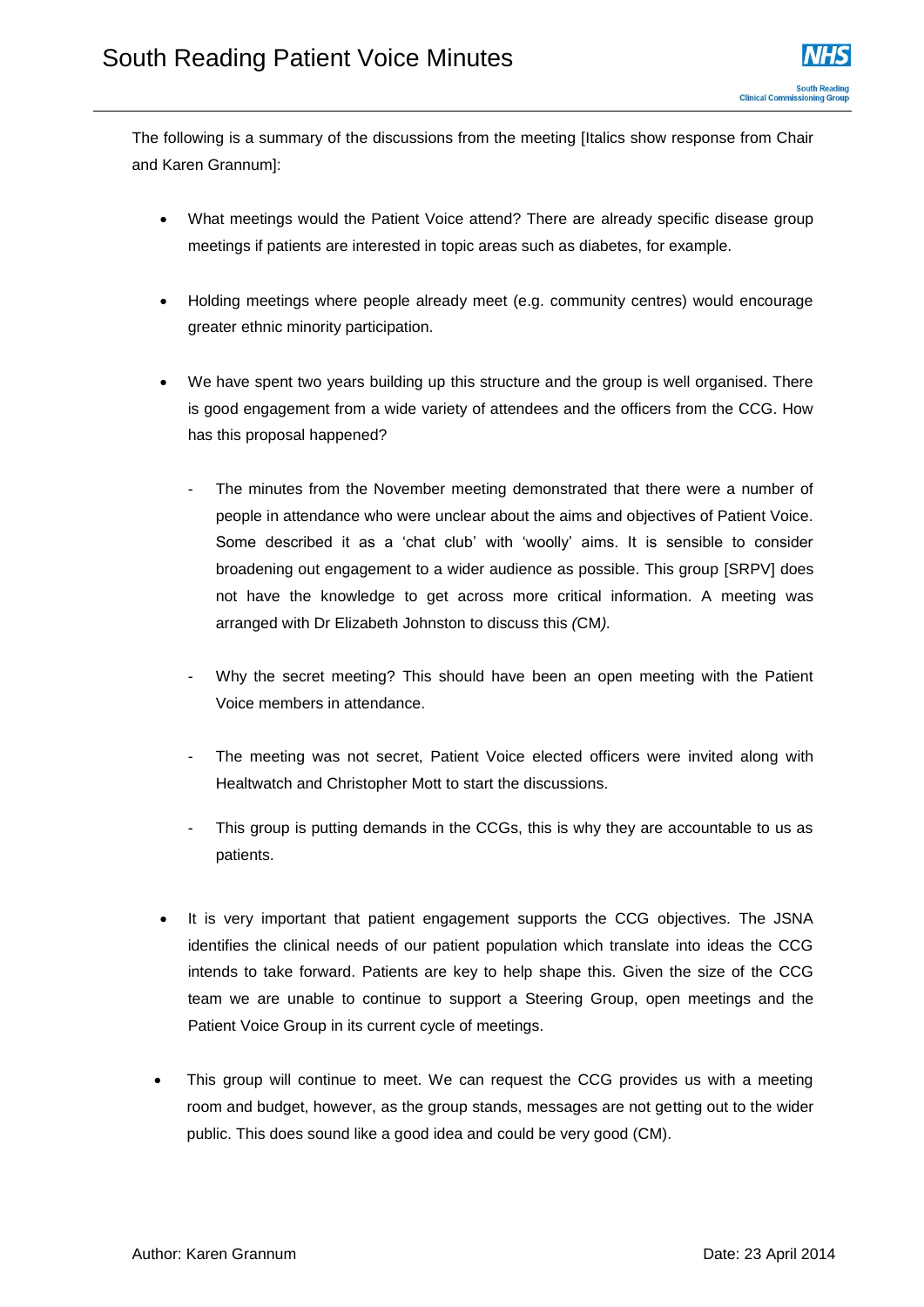- The attendance of the Steering Group has not been decided yet, it is for the group to agree membership.
- We have been working to get PPG membership in surgeries improved with increasing success. The last comments sound like we are being cut adrift.
	- The lines of communication to the CCG are still open. The steering group could decide otherwise however there will be no secretarial support.
- This is a new concept and a new idea and we should give it a go. This could work and do a lot of good. Who in this room has done a lot of work for patient engagement? We need to accept that things need to happen outside of this group (CM).
- This does seem like a good opportunity to get out and talk to more patients. This proposal is moving engagement forwards which is encouraging.
- The Thames Valley Patient leadership programme is looking closely at these proposals to see how they will work (CM).
- This is an opportunity to improve engagement and increase numbers. It is not right to lobby on own areas, the group should be widened out so more people can contribute. Lots of people have experiences they want to share. The opportunities are manifest.
- Why not set a review date? If we are not happy with fewer meetings then we can revisit. It is important that if information is going out to patients it includes East Reading.

2.2 It was suggested at this stage that the accountability as outlined in the paper was the wrong way round. The paper should be revised to say that:

- a reference group would be established from April 2014 with joint accountability to the Governing Body.
- Membership will be determined by the joint bodies.
- Up to four large-scale meetings a year, one focussing on outcomes.
- I propose that any decision is deferred.
- A structure of responsibility needs to be added in.
- The Steering Group will determine the structure.
- I would like to forward a resolution that the paper be rewritten and brought back for review including a structure and accountability to the next meeting.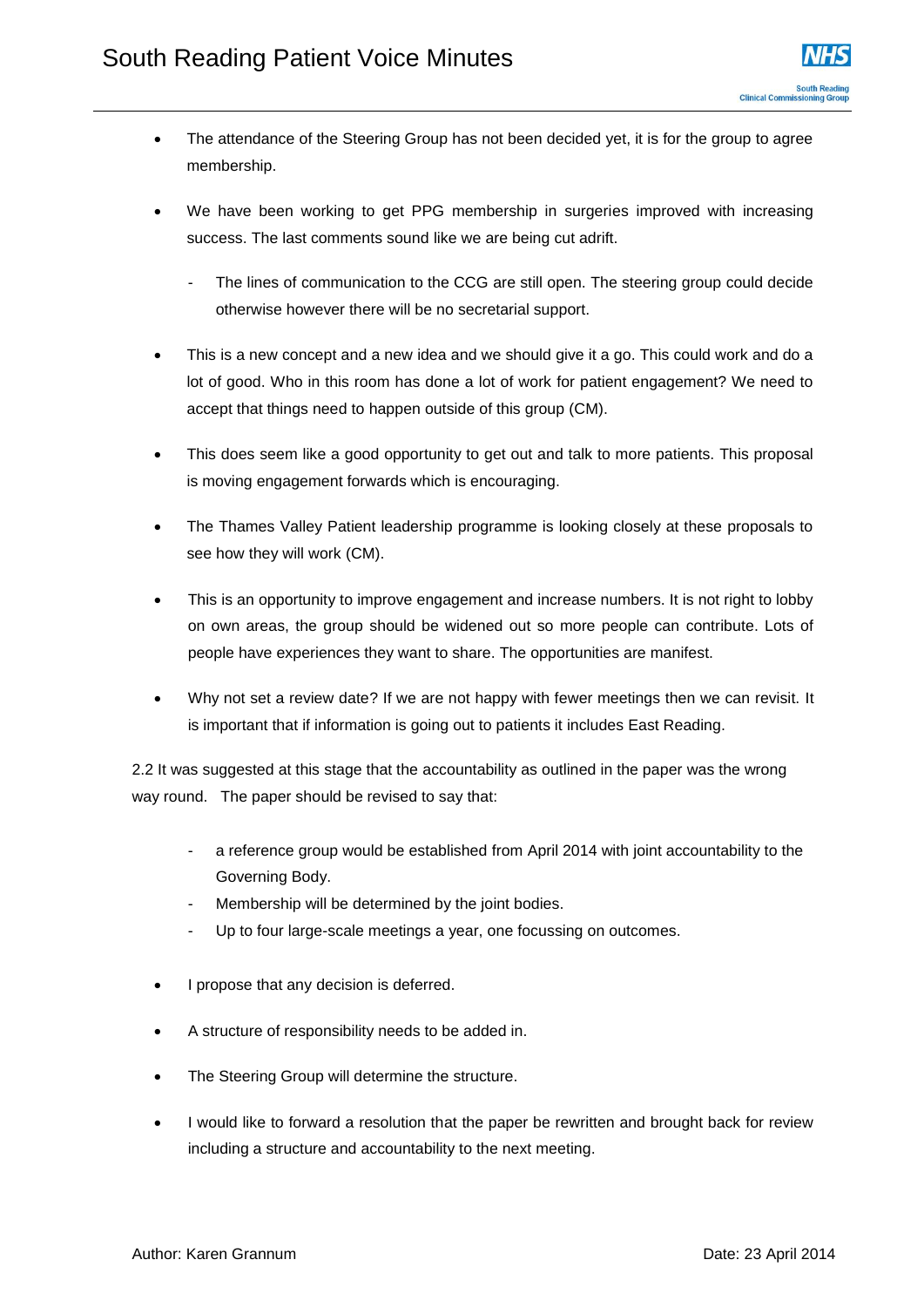- These proposals will mean that the Patient Voice is effectively split into two comprising the membership stated and the remainder. Will there be an AGM to change the elected officers? Will there be a constitution?
- There will need to be a channel to feed into the Steering Group and it will have to be committed to be effective.
- We need to tap into the biggest voice of all, the PPG groups. They need to feed into the Steering Group.
- We are not getting through to enough people at the moment. We need to engage with people who never go to a GP practice. Yes the Group has had interesting presentations on the JSNA and NHS 111 but how much have we fed back? How many people have not the time to visit a GP practice? How effective has this Group been? People with asthma may go to an asthma event but not join their PPG (CM).
- This has been a good discussion. To recap, the South reading Patient Voice will still exist, Carol Munt is still Chair and a Steering Group will be established.
- There needs to be a set of amendments to review the paper, it is difficult to do that in a public meeting. With help, this group should be able to continue.
- If South Reading Patient Voice continued with monthly meetings plus a Steering Group with joint accountability, including one meeting on outcomes, this would be acceptable, plus the open meetings.
- The CCG does not have the capacity to administratively and clinically support this level of engagement (KG).
- This proposal does reflect elements of the Plan on a Page, agreed to by the membership, so there is virtue in this proposal. Open meetings are thought of as aspirational. Recently, NHS England published a 90 page planning guidance document in preparation of the 2 year and 5 year plans which contained numerous references to patient engagement who should be concerned and in charge. This is something they should be participating in. We do have to make this step to keep ahead with patient engagement and we also need some kind of structure. There must be engagement with Healthwatch as they are able to reflect patient engagement in a way that we are not and these proposals will help us engage with them. The Patient Voice and Healthwatch will be joining together with the CCGs, not being taken over, which would be opposed. This will give us tremendous input and be boosted and will become a strong arm. NHS England and the CCGs will be judged on their level of engagement and have to move forward. This group is strong enough to do this by retaining the core. The Steering Group should be allowed to meet without pre-conditions to enable the process to get going.